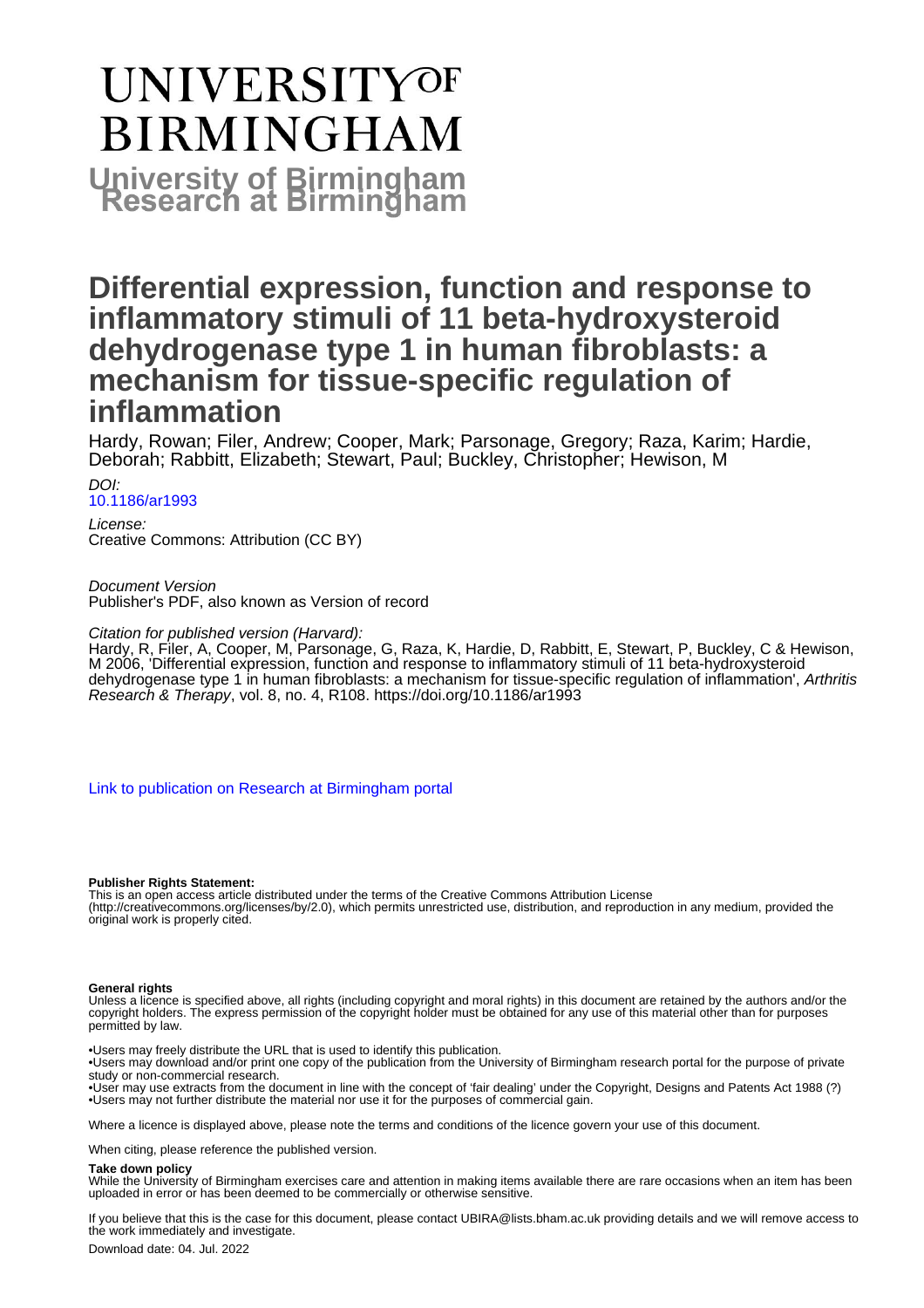# **[Open Access](http://www.biomedcentral.com/info/about/charter/)** Research article **Differential expression, function and response to inflammatory stimuli of 11**β**-hydroxysteroid dehydrogenase type 1 in human fibroblasts: a mechanism for tissue-specific regulation of inflammation**

Rowan S Hardy<sup>1</sup>, Andrew Filer<sup>2</sup>, Mark S Cooper<sup>1</sup>, Greg Parsonage<sup>2</sup>, Karim Raza<sup>2</sup>, Debbie L Hardie<sup>2</sup>, Elizabeth H Rabbitt<sup>1</sup>, Paul M Stewart<sup>1</sup>, Christopher D Buckley<sup>2</sup> and Martin Hewison3

1Division of Medical Sciences, Institute of Biomedical Research, The University of Birmingham Medical School, Birmingham, UK 2Division of Immunity and Infection, Institute of Biomedical Research, The University of Birmingham Medical School, Birmingham, UK 3Division of Endocrinology, Diabetes and Metabolism, Cedars-Sinai Medical Center, Los Angeles, California, USA

Corresponding author: Martin Hewison, martin.hewison@cshs.org

Received: 7 Apr 2006 Revisions requested: 10 May 2006 Revisions received: 22 May 2006 Accepted: 19 Jun 2006 Published: 17 Jul 2006

*Arthritis Research & Therapy* 2006, **8**:R108 (doi:10.1186/ar1993)

[This article is online at: http://arthritis-research.com/content/8/4/R108](http://arthritis-research.com/content/8/4/R108)

© 2006 Hardy *et al*.; licensee BioMed Central Ltd.

This is an open access article distributed under the terms of the Creative Commons Attribution License [\(http://creativecommons.org/licenses/by/2.0\)](http://creativecommons.org/licenses/by/2.0), which permits unrestricted use, distribution, and reproduction in any medium, provided the original work is properly cited.

#### **Abstract**

Stromal cells such as fibroblasts play an important role in defining tissue-specific responses during the resolution of inflammation. We hypothesized that this involves tissue-specific regulation of glucocorticoids, mediated via differential regulation of the enzyme 11β-hydroxysteroid dehydrogenase type 1 (11β-HSD1). Expression, activity and function of 11β-HSD1 was assessed in matched fibroblasts derived from various tissues (synovium, bone marrow and skin) obtained from patients with rheumatoid arthritis or osteoarthritis. 11β-HSD1 was expressed in fibroblasts from all tissues but mRNA levels and enzyme activity were higher in synovial fibroblasts (2-fold and 13-fold higher mRNA levels in dermal and synovial fibroblasts, respectively, relative to bone marrow). Expression and activity of the enzyme increased in all fibroblasts following treatment with tumour necrosis factor- $\alpha$  or IL-1β (bone marrow: 8-fold and 37fold, respectively, compared to vehicle; dermal fibroblasts: 4fold and 14-fold; synovial fibroblasts: 7-fold and 31-fold; all *P* < 0.01 compared with vehicle). Treatment with IL-4 or interferon-γ was without effect, and there was no difference in 11β-HSD1 expression between fibroblasts (from any site) obtained from patients with rheumatoid arthritis or osteoarthritis. In the presence of 100 nmol/l cortisone, IL-6 production – a characteristic feature of synovial derived fibroblasts – was significantly reduced in synovial but not dermal or bone marrow fibroblasts. This was prevented by co-treatment with an 11β-HSD inhibitor, emphasizing the potential for autocrine activation of glucocorticoids in synovial fibroblasts. These data indicate that differences in fibroblast-derived glucocorticoid production (via the enzyme 11β-HSD1) between cells from distinct anatomical locations may play a key role in the predeliction of certain tissues to develop persistent inflammation.

# **Introduction**

The profound effects of glucocorticoids on the immune system have underpinned their widespread use as therapeutic agents for inflammatory diseases [1]. In addition to their therapeutic effects during pathological persistent inflammation, glucocorticoids are also known to play a key role in physiological

responses directed at resolving inflammation at both systemic and tissue-specific levels [2,3]. These effects are mediated at a molecular level by the nuclear glucocorticoid receptor (GR) [4], but recent studies have indicated that GR signalling is rheostatically regulated through tissue-specific metabolism of GR ligands. Specifically, the interconversion of active and inactive

C/EBP = CCAAT/enhancer binding protein; Ct = the cycle number at which logarithmic PCR plots cross a calculated threshold line; ELISA = enzymelinked immunosorbent assay; GR = glucocorticoid receptor; 11β-HSD = 11β-hydroxysteroid dehydrogenase; H6PDH = hexose-6-phosphate dehydrogenase; IL= interleukin; NADPH = nicotinamide adenine dinucleotide phosphate, reduced form; OA = osteoarthritis; PCR = polymerase chain reaction; RA = rheumatoid arthritis; SD = standard deviation; TLC = thin-layer chromatography; TNF = tumour necrosis factor.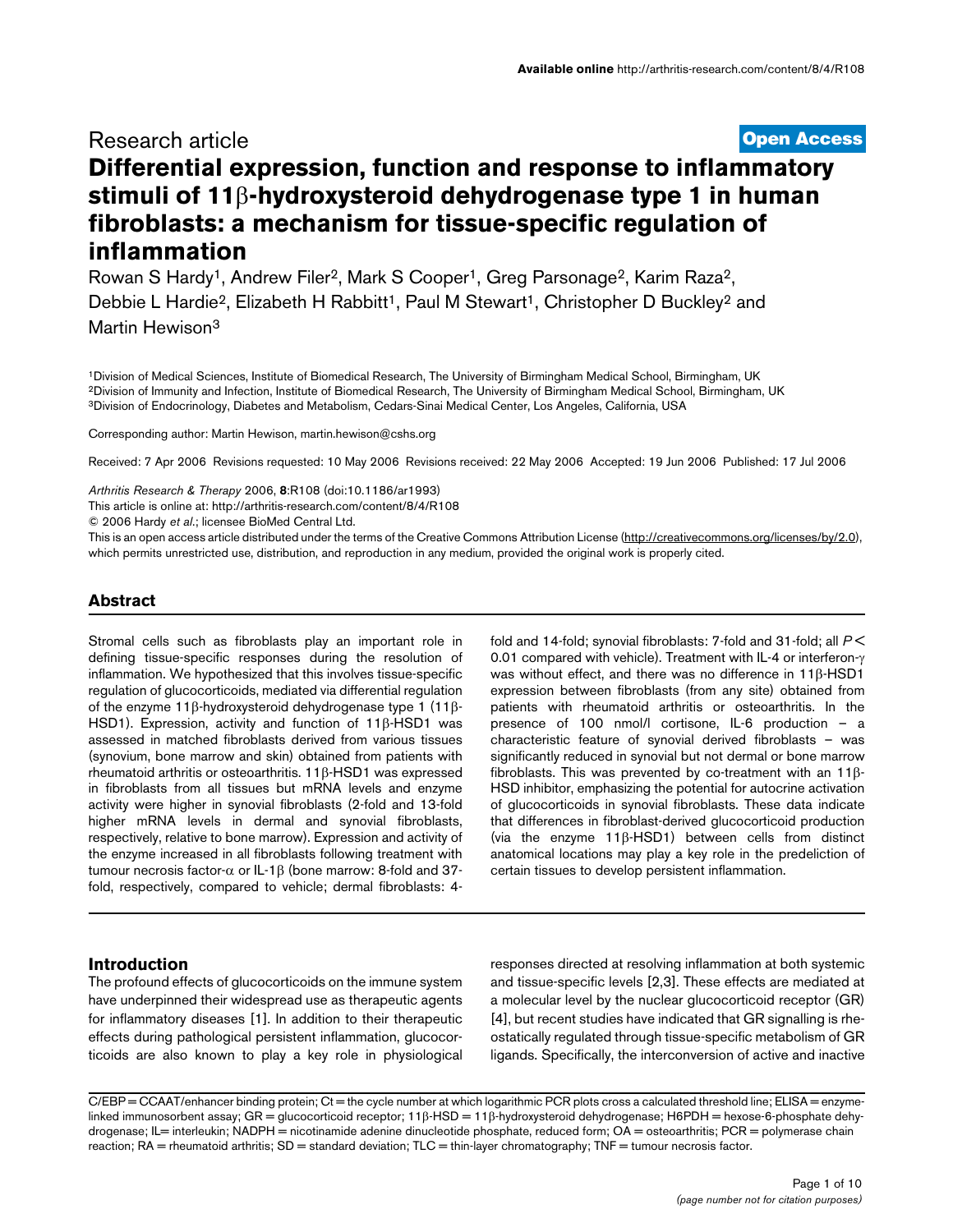glucocorticoids is catalyzed by the enzyme 11β-hydroxysteroid dehydrogenase type 1 (11β-HSD1), which is located on the luminal surface of the endoplasmic reticulum [5,6]. The bidirectional nature of 11β-HSD1 means that it has capacity for both reductase (that is, conversion of inactive cortisone to active cortisol) and dehydrogenase (that is, cortisol to cortisone) metabolism. However, in most physiological settings the enzyme exhibits predominant reductase activity as a consequence of the coincident expression of hexose-6-phosphate dehydrogenase (H6PDH), which facilitates enhanced, localized concentration of the cofactor for 11β-HSD1, namely NADPH (nicotinamide adenine dinucleotide phosphate, reduced form), within the endoplasmic reticulum lumen [7].

Expression of 11β-HSD1 occurs primarily in GR-rich tissues, where the enzyme acts to increase local levels of active glucocorticoids, thereby providing a system for autocrine induction of GR-mediated responses [5,6]. Prominent among these tissues is the liver, where glucocorticoids act as key metabolic regulators [8]. However, the enzyme is also abundantly expressed by cells such as adipocytes [9,10], osteoblasts [11], myocytes [12,13] and vascular cells [14], suggesting an additional role for 11β-HSD1 as a determinant of glucocorticoid responses in mesenchymal cells. This includes effects on cell proliferation [15], differentiation [9,10,16] and function [17], most notably in fat, where the enzyme appears to be a key facet of adipocyte differentiation [13,14] and insulin sensitivity [18]. The presence of 11β-HSD1 in fibroblasts was previously documented [19,20], particularly in the context of adipocyte differentiation [21]. Analysis of 11β-HSD1 in adipose stromal cells has revealed significant variations in enzyme expression between fat depots from different localities, suggesting that the enzyme is an important factor in sitespecific responses to glucocorticoids [10,22]. However, the underlying impact of the enzyme in terms of mesenchymal stromal cell function has still to be fully defined. In studies presented here we examined site-specific expression of 11β-HSD1 in fibroblasts and show that the resulting variations in glucocorticoid metabolism play an important role in defining fibroblast cell phenotype and their functional responses to inflammation.

# **Materials and methods**

# **Isolation and culture of human fibroblasts**

All reagents used in cell culture were obtained from Sigma (Poole, UK) unless otherwise stated. Fibroblasts were isolated from biopsies of matched skin, bone marrow and synovium removed during total knee arthroplasty [23] from consenting patients who fulfilled the American College of Rheumatology (formally the American Rheumatism Association) criteria for rheumatoid arthritis (RA;  $n = 6$ ) and osteoarthritis (OA;  $n = 3$ ). Fibroblasts were isolated by mechanical digestion of tissue followed by dissociation in 5 mmol/l EDTA for 2 hours. Dissociated tissue was then washed and transferred to a culture flask. The fibroblasts were then cultured through to a maximum of seven passages in complete fibroblast medium consisting of RPMI-1640, 1% (vol/vol) non-essential amino acids, 1% penicillin/streptomycin, 1% sodium pyruvate, 2 mmol/l glutamine and 20% heat-inactivated foetal bovine serum (Labtech International, Sussex, UK) [23]. Fibroblasts were treated with 10 ng/ml IL-1, tumour necrosis factor (TNF)- $\alpha$ , IL-4 and interferon-γ (R&D Systems, Abingdon, UK) or 100 nmol/ l cortisol or cortisone for 24 hours before harvesting.

#### **Immunohistochemistry**

Cryostat tissue sections of synovial tissue from patients with RA were analyzed using goat polyclonal antibodies to 11β-HSD1 (The Binding Site, Birmingham, UK) with anti-sheep/ goat biotin AB360 as secondary antibody (The Binding Site). Immunohistochemistry was also carried using polyclonal antisera to the following: the endothelial marker von Willebrand Factor (vWF; Dako, Ely, UK) with a secondary anti-rabbit AMCA antiserum (Jackson ImmunoResearch Laboratories, Inc., West Grove, PA, USA); the fibroblast marker ASO2 (CD90) with a secondary anti-mouse  $\lg G_1$  Alexa 633 antiserum (Invitrogen, Paisley, UK); and the UCHT-1 (CD3) antiserum (gift from Peter Beverly, UCL, London, UK) with secondary anti-mouse  $\text{lgG}_{2b}$  TRITC (Southern Biotech, Birmingham, USA). Immunohistochemical analyses and subsequent image visualization were carried out as described previously [24].

#### **RNA extraction and reverse transcription**

RNA was extracted from cultured fibroblasts using the singlestep extraction method (TRI Reagent, Sigma, Poole, UK). Aliquots (1 µg) of RNA were then reverse transcribed using random hexamers in a 20 µl volume, as stated in the manufacturer's protocol (Promega, Madison, WI, USA) [25].

#### **Real-time PCR**

Expression of mRNA for 11β-HSD1, H6PDH, GRα, GRβ, IL-6, CCAAT/enhancer binding protein (C/EBP)α and C/EBPβ was assessed using real-time PCR in an ABI 7500 system (Applied Biosytems, Warrington, UK). The reactions were performed in 25 µl aliquots on a 96 well optical reaction plate (Sigma). Primers for 18S were used in conjunction with our target primers as an internal reference. Reactions contained TaqMan universal PCR master mix (Applied Biosytems), 900 nmol primers, 100–200 nmol TaqMan probe and 25–50 ng cDNA. Target genes probes were labelled with FAM and 18S probes were labelled with VIC. Reactions occurred as follows: 50°C for 2 minutes, 95°C for 10 minutes, 44 cycles of 95°C for 15 seconds and 60°C for 1 minutes. Data were obtained as Ct values (the cycle number at which logarithmic PCR plots cross a calculated threshold line) according to the manufacturer's guidelines (Applied Biosytems), and used to determine ∆Ct values (Ct of target gene - Ct of housekeeping gene) as raw data for gene expression (high ∆Ct = low gene expression). The fold change in gene expression was determined by subtracting ∆Ct values for treated cells from their respective control samples. The resulting ∆∆Ct values were then used to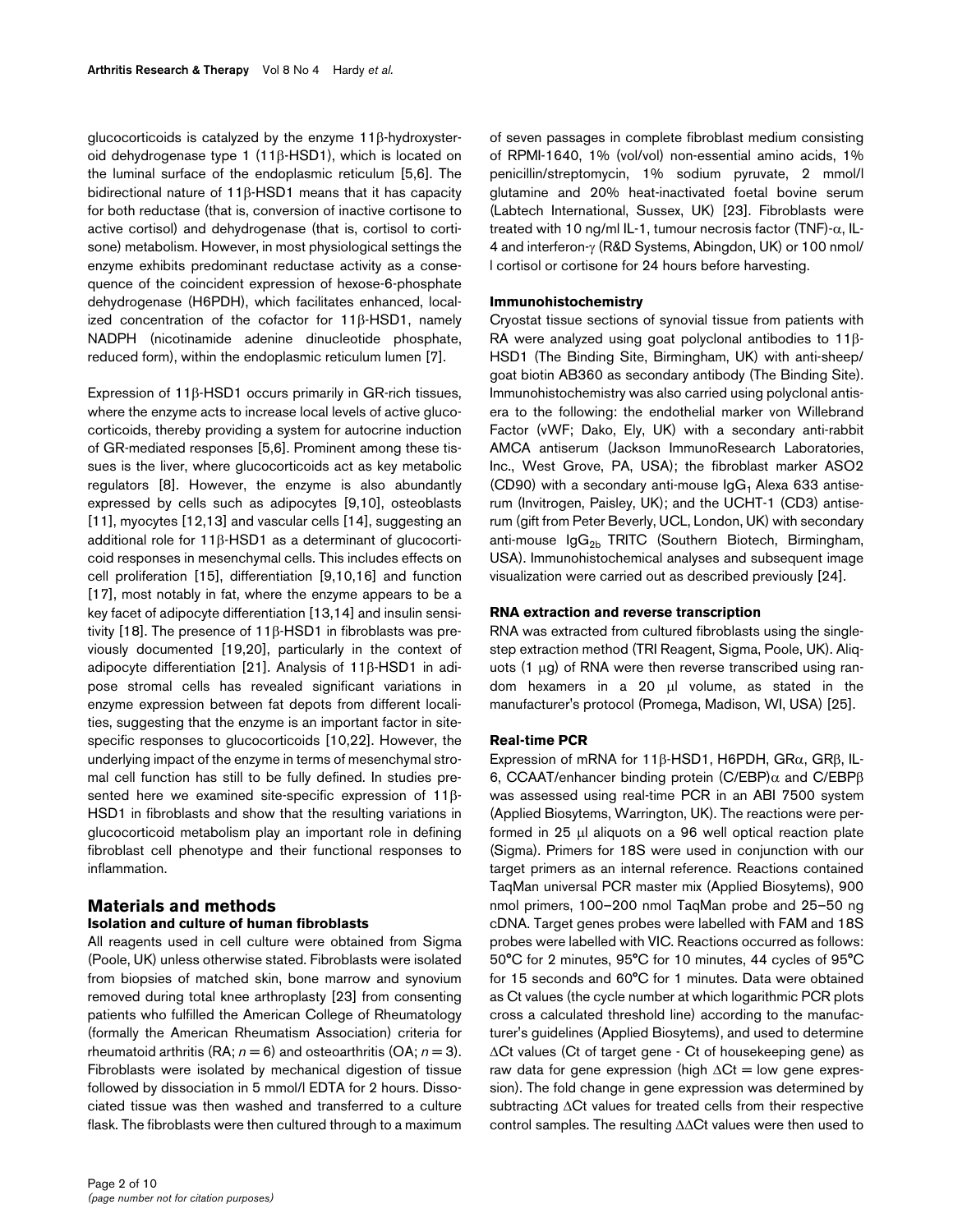| Probes and primer sequences used |                                                         |
|----------------------------------|---------------------------------------------------------|
| Gene                             | Primers and probes                                      |
| $11\beta$ -HSD1                  | Forward primer: AGGAAAGCTCATGGGAGGACTAG                 |
|                                  | Reverse primer: ATGGTGAATATCATCATGAAAAAGATTC            |
|                                  | Probe: CATGCTCATTCTCAACCACATCACCAACA                    |
| H6PDH                            | Forward primer: CAGGTGTCCTAGTGCACATTGAC                 |
|                                  | Reverse primer: GTAGCCCACTCTCTCGTCCAA                   |
|                                  | Probe: AAGGCACGCCCTCCCAGCG                              |
| $GR\alpha$                       | Forward primer: GCGATGGTCTCAGAAACCAAAC                  |
|                                  | Reverse primer: GAGATTACAGAGGAAGTTATCCTCTGC             |
|                                  | Probe: TGCAGTGAAGGTTGCTGAGGCTCTGA                       |
| $GR\beta$                        | Forward primer: AAC TGG CAG CGG TTT TAT CAA CT          |
|                                  | Reverse primer: AACTCTTGGATTCTATGCATGAAAATGTTA TGTGGTTA |
|                                  | Probe: TGT GTG AGA TGT GCT TTC TGG TT                   |
| $C/EBP\alpha$                    | Forward primer: TGGACAAGAACAGCAACGAG                    |
|                                  | Reverse primer: TTGTCACTGGTCAGCTCCAG                    |
|                                  | Probe: CACCTTCTGCTGCGTCTCCACGTT                         |
| $C/EBP\beta$                     | Forward primer: GACAAGCACAGCGACGAGTA                    |
|                                  | Reverse primer: GTGCTGCGTCTCCAGGTT                      |
|                                  | Probe: ATCTTGGCCTTGTCGCGGCTCTT                          |
| $IL-6$                           | Assay on demand Hs00174131_m1 (ABI)                     |

11β-HSD1, 11β-hydroxysteroid dehydrogenase type 1; C/EBP, CCAAT/enhancer binding protein; GR, glucocorticoid receptor; H6PDH, hexose-6-phosphate dehydrogenase.

calculate fold change in gene expression according to the expression 2∆∆Ct. Probe and primer sequences used are summarized in Table 1.

#### **11**β**-Hydroxysteroid dehydrogenase enzyme assays**

Confluent cells in 12-well plates were cultured with 1 ml complete fibroblast medium, containing 100 nmol/l cortisone (to measure reductase activity) or cortisol (dehydrogenase activity) along with tritiated tracer for 18 hours. Steroids were extracted from growth medium using dichloromethane (5–10 vol) and separated by thin-layer chromatography (TLC) using ethanol:chloroform (8:92) as the mobile phase. TLC plates were analyzed using a Bioscan imaging detector (Bioscan, Washington, DC, USA) and the fractional conversion of steroids was calculated. In each case total protein concentration was assessed using a 96-well plate assay kit (Bio-Rad laboratories Inc., Hercules, CA, USA). Results were expressed as pmol product/hour per mg protein. All experiments were carried out in triplicate.

#### **Analysis of IL-6 and cortisol levels by ELISA**

Cortisol levels in supernatants from cultured cells were measured using a commercially available sandwich ELISA in accordance with the manufacturer's instructions (R&D systems, Abingdon, UK). Data were expressed as pg cortisol/mg protein. Soluble IL-6 in supernatents from cultured cells was measured using a commercially available sandwich ELISA in accordance with the manufacturer's instructions (BD Biosciences Pharmingen, San Diego, CA, USA). Data were expressed as pg IL-6/mg protein.

#### **Statistical analysis**

Data are reported as mean  $\pm$  standard deviation (SD) of replicate mean values for separate patient cell cultures. However, because of interindividual variation, data in Figures 1 and 2 are shown as representative means (±SD) from single patient cell cultures. In these experiments assays were repeated at least twice using different cell preparations, with similar results. Regression analysis was performed using Microsoft Excel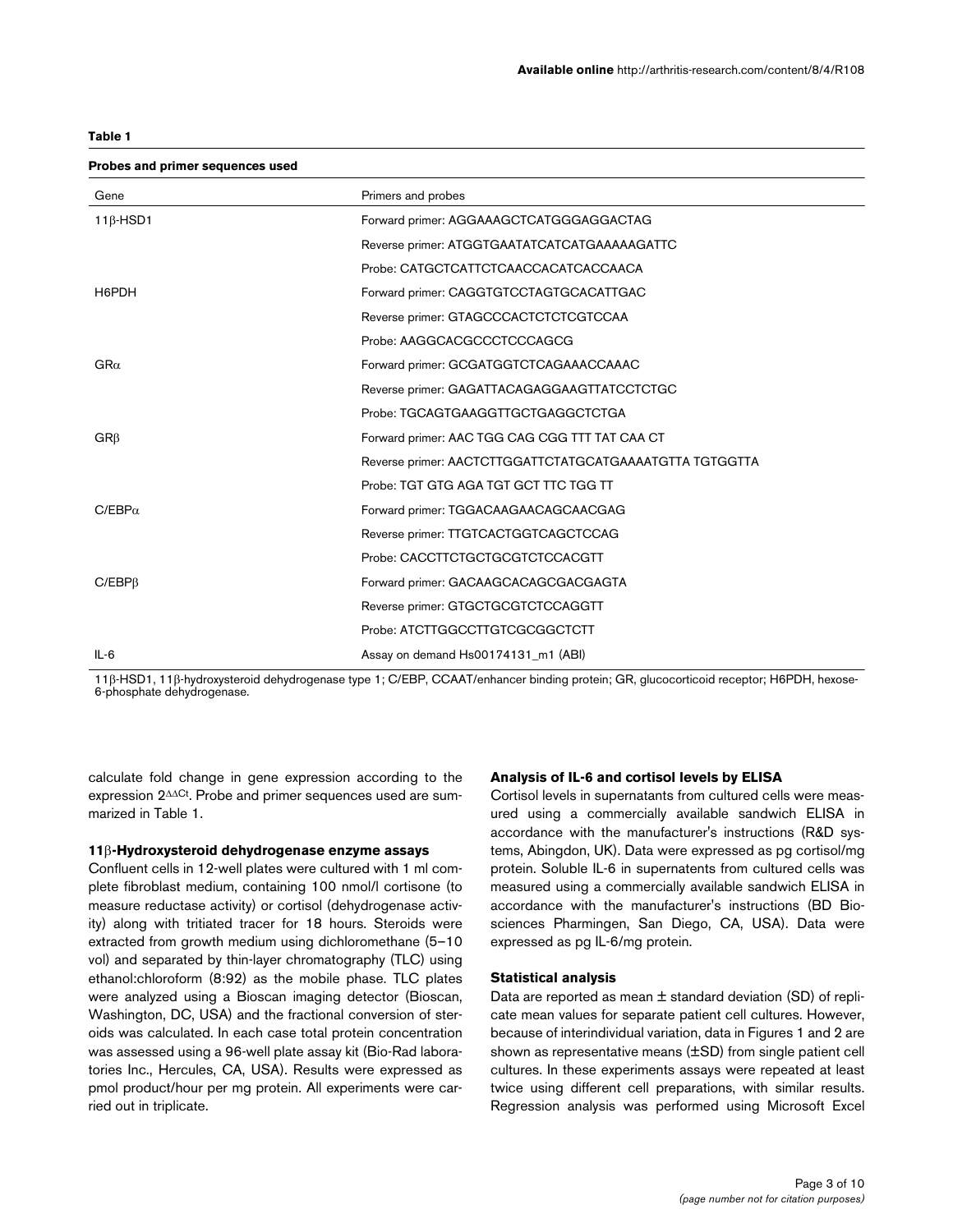

Tissue-specific expression of 11 $\beta$ -HSD1 is an autocrine determinant of cortisol levels in fibroblasts. Results are shown for cultures of dermal (DF), and bone marrow (BF) and synovial fibroblasts (SF). **(a)** Reductase activity determined by scanning thin layer chromatography (3H-cortisone to 3H-cortisol conversion, 12-hour incubation) following treatment with IL-1 (10 ng/ml, 24 hours) or vehicle. **(b)** Accumulation of cortisol in cell culture medium (as determined by specific ELISA) from 100 nmol/l cortisone following treatment with TNF- $\alpha$  (10 ng/ml, 24 hours) or vehicle. Values are expressed as mean ± standard deviation of four replicates from a representative culture of RA fibroblasts. Similar values were obtained when the assays were carried out using two other fibroblast cells lines. \**P* < 0.01, \*\**P* < 0.001 versus vehicle-treated cells; #*P* < 0.01 versus equivalent bone marrow fibroblasts; &*P* < 0.01 versus equivalent dermal fibroblasts. ELISA, enzyme-linked immunosorbent assay; IL, interleukin; TNF, tumour necrosis factor; u.d., undetectable.

2003. One-way analysis of variance was performed using SPSS Data Editor (SPSS Inc., Santa Clara, CA, USA).

We first examined whether synovial fibroblasts *in situ* expressed 11β-HSD1. Confocal immunohistochemistry (Figure 3) indicated that 11β-HSD1 was expressed by a variety of cells types in rheumatoid synovial tissue, including leukocytes such as T cells and macrophages. However, it was only weakly expressed by dendritic cells. The enzyme was abundantly expressed by CD90-positive fibroblasts and by endothelial cells (identified by von Willebrand factor staining).





Autocrine activation of cortisol and the regulation of fibroblast function. Bone marrow, dermal and synovial fibroblasts were treated with vehicle (C), cortisol (F), or cortisone (E; both at 100 nmol/l) in the presence or absence of the 11b-HSD1 inhibitor glycyrrhetinic acid (+ G; 5 µmol/l) for 24 hours. Cells were then assessed expression of IL-6 mRNA and protein. **(a)** For mRNA analyses, target gene data were normalized for levels of the housekeeping gene 18S rRNA and presented as fold change in expression relative to vehicle-treated fibroblasts. **(b)** Analysis IL-6 protein secretion in synovial fibroblasts was carried out using a specific ELISA assay and reported as pg IL-6/mg cell protein/24 hours. Values are expressed as mean ± standard deviation of four replicates from a representative culture of rheumatoid arthritis fibroblasts. Similar values were obtained when the assays were carried out using two other fibroblast cells lines. \**P* < 0.01, \*\**P* < 0.001 versus vehicle-treated cells (statistical analysis carried out on unmodified ∆Ct values). Ct = the cycle number at which logarithmic PCR plots cross a calculated threshold line; ELISA, enzyme-linked immunosorbent assay; 11β-HSD  $= 11\beta$ -hydroxysteroid dehydrogenase.

To investigate the significance of 11β-HSD1 expression in fibroblasts, further studies were carried out using primary cultures of fibroblasts isolated from matched synovium, bone marrow and skin. Analysis of mRNA from these cells indicated that expression of 11β-HSD1 was greatest in synovial fibroblasts ( $\Delta$ Ct = 20.5 ± 2.2), followed by dermal ( $\Delta$ Ct = 23.3 ±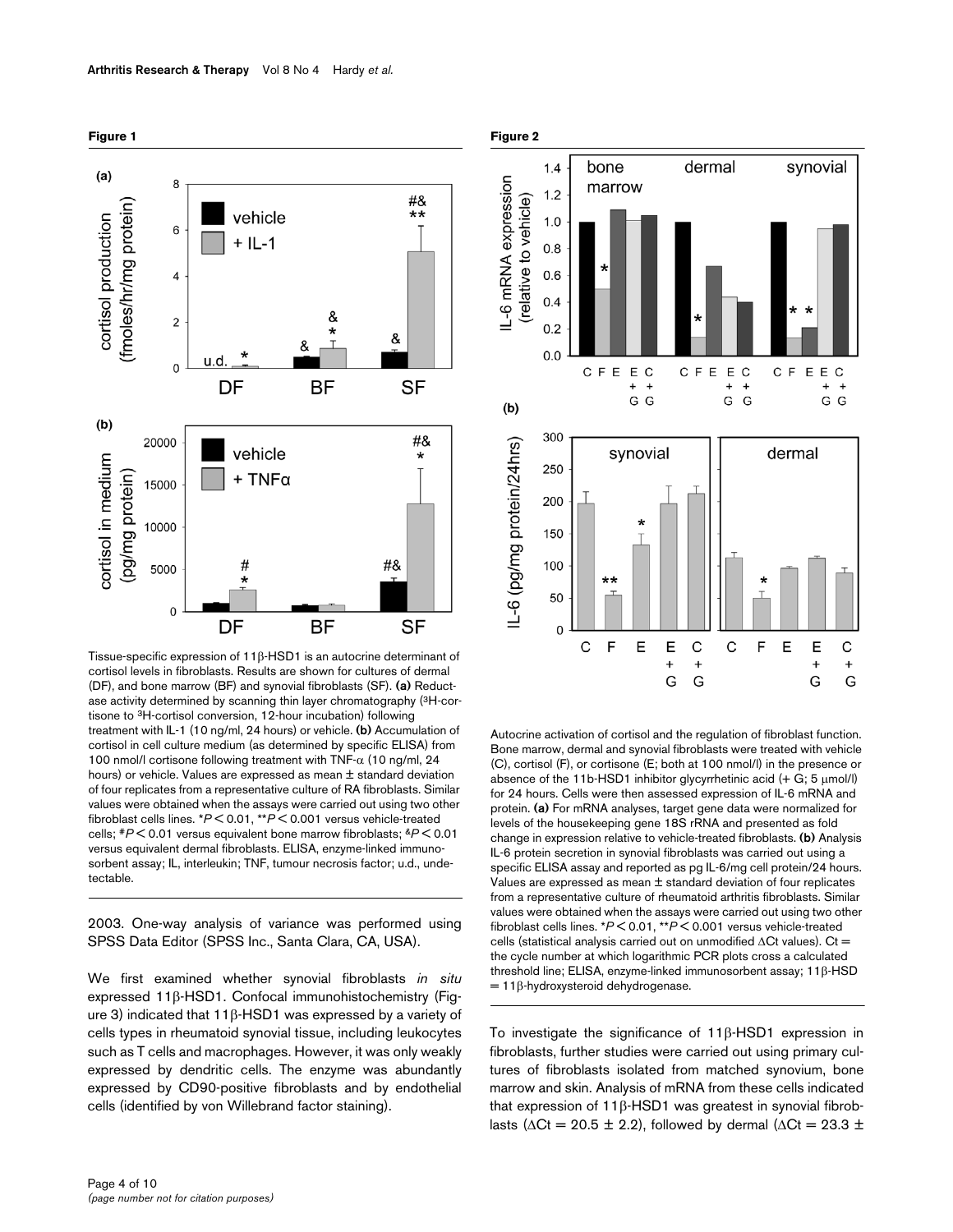1.8) and bone marrow fibroblasts ( $\Delta$ Ct = 24.2 ± 0.9; Figure 4). In all three cell types expression of 11β-HSD1 was upregulated after treatment with TNF- $\alpha$  with the synovial fibroblasts  $(\Delta \text{Ct} = 17.7 \pm 1.7)$  continuing to show the highest levels of mRNA relative to dermal ( $\Delta$ Ct = 18.9 ± 1.4) and bone marrow fibroblasts ( $\Delta$ Ct = 20.9 ± 1.2). These tissue-specific variations in baseline expression and potent inducibility by  $TNF-\alpha$  were not observed for other components of glucocorticoid metabolism and signalling. For example, the NADPH-generating enzyme H6PDH and  $G R\alpha$  exhibited similar levels of expression in the different fibroblast types, and this was not significantly affected by treatment with TNF- $\alpha$  (Figure 4). The nonfunctional GRβ was only weakly expressed in basal fibroblasts compared with GR $\alpha$  ( $\Delta$ Ct = 27.9 ± 2.1 in vehicle-treated versus 14.7  $\pm$  1.9 for GR $\alpha$ ) and was also unaffected by TNF- $\alpha$  treatment. Comparison of cells isolated from patients with RA  $(n = 6)$  with those from OA patients  $(n = 3)$  indicated that there was no significant difference in expression of 11β-HSD1, H6PDH, GRα, or GRβ mRNA in either vehicle or TNFα-treated fibroblasts between the two disease types (data not shown).

Similar induction of 11β-HSD1 mRNA was seen with IL-1 in bone marrow (37-fold increase for IL-1 treatment and 8-fold increase for TNF- $\alpha$  treatment relative to vehicle), dermal (14fold and 4-fold increase) and synovial (31-fold and 7-fold) fibroblasts (Figure 5). By contrast, classical T-helper-1 and Thelper-2 cytokines such as interferon-γ and IL-4 and had no significant effect on 11β-HSD1 expression in any of the fibroblasts.

The site-specific differences in fibroblastic 11β-HSD1 mRNA expression and differential induction by IL-1 and  $TNF-\alpha$  were biologically relevant because they translated into differences in enzyme activity (Figure 1). Measurement of 3H-cortisone and 3H-cortisol metabolism by scanning analysis of TLC indicated predominant reductase activity in all three cell types, being highest in synovial fibroblasts, followed by bone marrow fibroblasts, and lowest in dermal fibroblasts (Figure 1a). Treatment with IL-1 (10 ng/ml, 24 hours) increased cortisol production in all three cell types at an order of magnitude that was similar to that seen for mRNA data (Figure 5). Further experiments were also carried out to confirm the predominant reductase activity (cortisone to cortisol conversion) of 11β-HSD1 in human fibroblasts. ELISA data to assess the absolute levels of cortisol in cell culture supernatants revealed a pattern of 11β-HSD1 activity similar to that determined by TLC analysis. Cortisol accumulation following 24 hours incubation with 100 nmol/l cortisone was again significantly higher in synovial fibroblasts and increased still further in cells that were pretreated with TNF- $\alpha$  (Figure 1b).

Previous studies have shown that members of the C/EBP family of transcription factors, namely  $C/EBPα$  and  $C/EBPβ$ , are potent regulators of 11β-HSD1 expression in hepatocytes

[26]. A similar association between 11β-HSD1 and C/EBP $α$ and C/EBPβ was also observed in fibroblasts (Figure 6a), although levels of C/EBP $\beta$  were significantly higher than the  $\alpha$ isoform (higher  $\Delta$ Ct value = lower mRNA level). Both C/EBP $\alpha$ and C/EBPβ exhibited tissue-specific variations in expression (Figure 6b):  $C/EBP\alpha$  was more strongly expressed in synovial fibroblasts, followed by bone marrow and then dermal fibroblasts, whereas the reverse pattern was observed for C/EBPβ.

The functional significance of tissue-specific variations in glucocorticoid metabolism was investigated by determining whether increased 11β-HSD1 activity was able to mediate autocrine regulation of the cytokine IL-6 in each of the different fibroblast types (Figure 2). Cortisol suppressed IL-6 mRNA levels in dermal (86%; *P* < 0.01), bone marrow (50%; *P* < 0.01) and synovial fibroblasts (87%; *P* < 0.01), indicating that all three cells had a similar capacity for GR-mediated responsiveness (Figure 2a). However, only synovial fibroblasts suppressed IL-6 mRNA expression when treated with the inactive glucocorticoid cortisone. This was completely reversed in the presence of the 11β-HSD inhibitor glycyrrhetinic acid, suggesting that cortisone achieves its effects on IL-6 via autocrine activation to cortisol (Figure 2a). Analysis of IL-6 protein secretion by ELISA in synovial fibroblasts confirmed that the findings observed at the RNA level were also reflected at the protein level. Because of variability in baseline IL-6 levels in different patients, data shown in Figure 2b were derived from a representative culture of RA fibroblasts. Similar results were observed in three sets of cells, and analysis of percentage change in IL-6 levels from these different cell preparations confirmed that in synovial fibroblasts both cortisol and cortisone were able to suppress IL-6 levels, with the effect of cortisone being abrogated by glycyrrhetinic acid (data not shown).

#### **Discussion**

Fibroblasts and endothelial cells are able to influence immune responses through expression of specific cell adhesion molecules [27], cytokines [28] and chemokines [29] that collectively define the parameters required for entry, proliferation, survival and exit of leukocytes in a particular tissue. This stromal-derived 'address code' plays a key role in the initiation and resolution of inflammation but it is also an important factor in the disordered leukocyte trafficking associated with chronic persistent inflammation [30]. In previous reports we identified components of the stromal address code that are associated with specific tissues [31] and inflammatory responses [29]. Glucocorticoids are powerful endogenous modulators of inflammatory signal transduction [3], and because their effects vary between tissues we hypothesized that components of glucocorticoid action may also contribute to the stromal address code. Data presented here suggest that one of these factors, namely the glucocorticoid-metabolizing enzyme 11β-HSD1, is likely to play an important role in tissue-specific and inflammation-specific regulation of fibroblast function.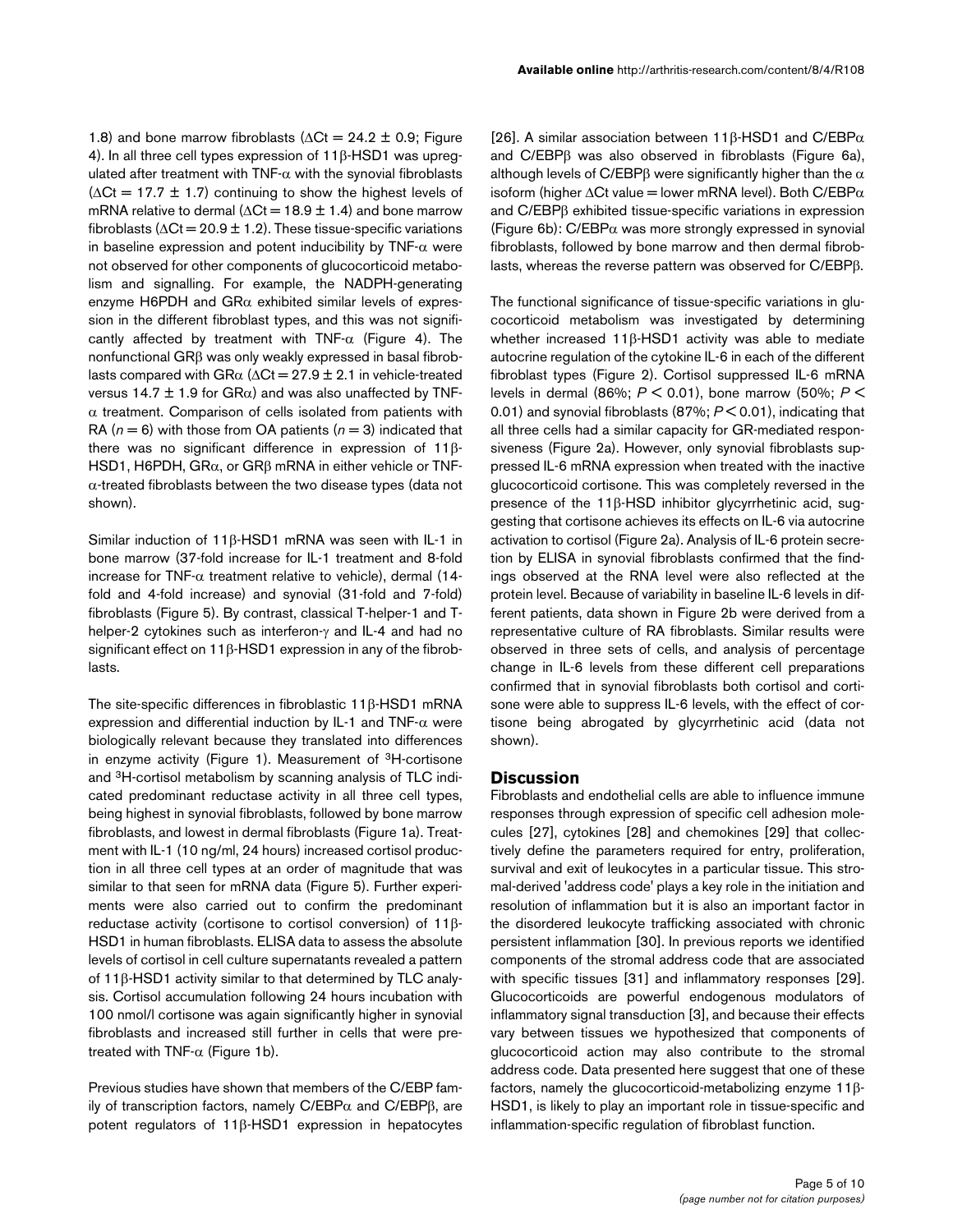#### **Figure 3**



Expression of 11β-HSD1 in synovial tissue. Co-localization of 11β-HSD1 with markers of endothelial cells (vWF), fibroblasts (ASO2/CD90), T-cells (CD3), dendritic cells (CD11c) and lining macrophages (lining mac; CD68). Fluorescence immunohistochemistry was carried out using green, red and blue fluorescent tagged antiserum as shown in each panel. In each case the scale bar is 20 µm. A indicates co-expression of 11β-HSD1 and ASO2 (CD90) in fibroblasts; B highlights co-expression of 11β-HSD1 and vWF in endothelial cells. 11β-HSD, 11β-hydroxysteroid dehydrogenase type 1; vWF, von Willebrand factor.

The predominant GR isoform,  $G R\alpha$ , is ubiquitously expressed and mediates a wide range of responses to endogenous and exogenous glucocorticoids. Thus, dysregulated GR signalling is likely to be an integral component of persistent inflammation, and previous studies have associated glucocorticoid resistance with inflammatory disease [3,4]. In the present study we could detect no difference in GR expression between tissues or in response to cytokine treatment. Instead, striking variations in expression were observed for the enzyme 11β-HSD1, which exhibited cell-specific and cytokine-specific variations in expression and activity. Cytokine induction of stromal cell 11β-HSD1 has previously been reported in adipocytes [32], osteoblasts [33] and amnion-derived fibroblasts [20]. However, our data indicate that 11β-HSD1 expression and function are also subject to significant tissue-specific variations. Differential expression of 11β-HSD1 did not appear to be due to underlying inflammatory disease in donor RA patients,

because similar observations were also made with cells from patients with OA. Furthermore, because fibroblasts from different sites were of matched donor origin, the effects of different exposure to drugs and disease duration can be excluded as confounding factors. It is possible that the method of fibroblast isolation could affect cell phenotype, but fibroblasts isolated in this way appear to maintain a pattern of gene expression to that seen *in vivo* [34].

There was a strong correlation between 11β-HSD1 and the transcription factors C/EBPα and C/EBPβ, which have been associated with hepatic expression of 11β-HSD1 [26]. C/ EBPβ has been shown to be constitutively activated in RA synovial tissue but it does not appear to be involved in IL-1 induced expression of IL-6 or IL-8, both of which are more closely linked to induction of nuclear factor-κB [35]. We also observed no significant alteration in C/EBP expression in cells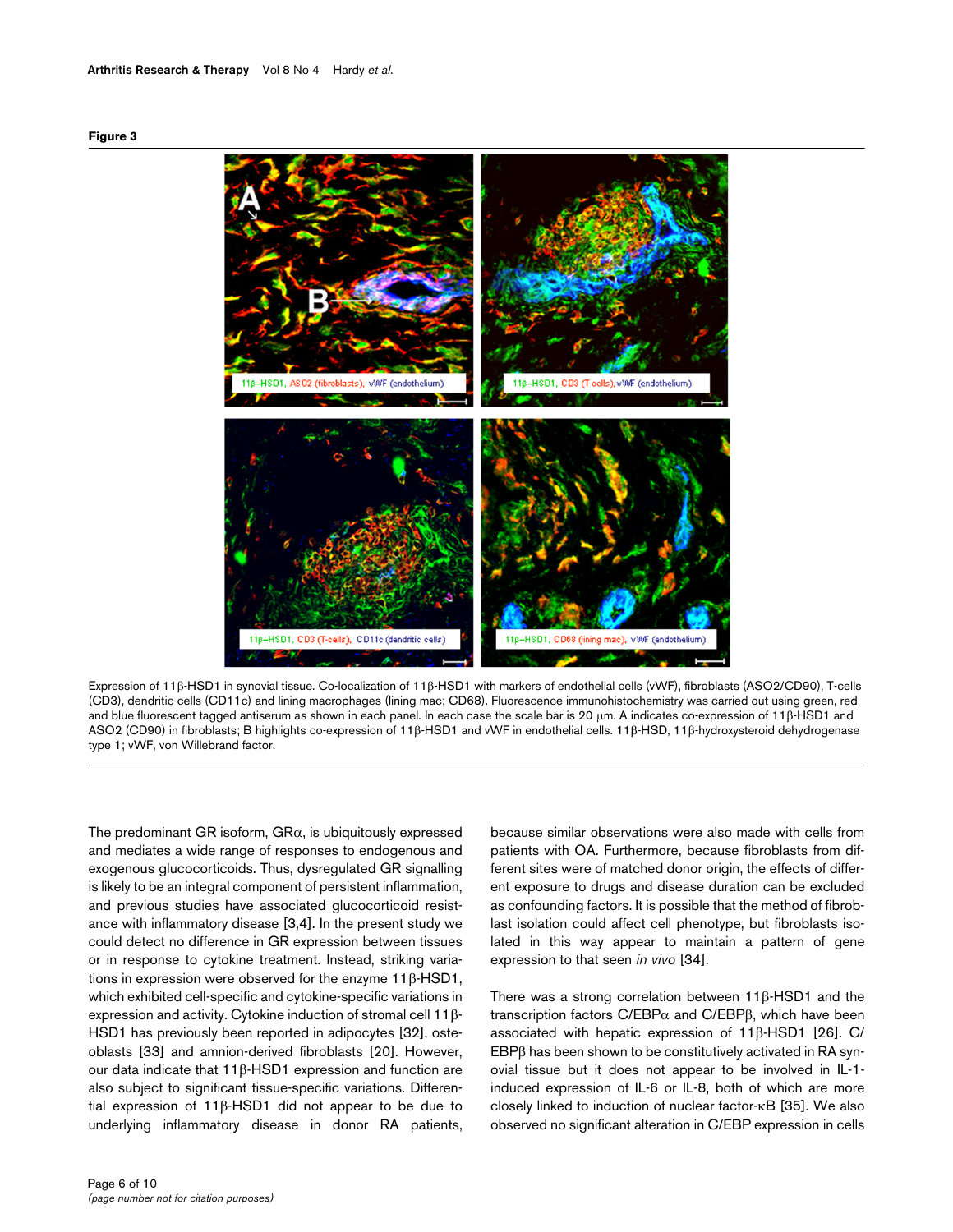

Site-specific variations in human fibroblastic 11β-HSD1 expression versus other components of glucocorticoid metabolism and signalling. Expression of mRNA for **(a)** 11β-HSD1, **(b)** H6PDH, **(c)** GRα and **(d)**  GRβ in bone marrow (B), and dermal (D) and synovial (S) fibroblasts in the presence or absence of TNF- $\alpha$  (10 ng/ml). For each gene product data were normalized for levels of the housekeeping gene 18S rRNA and are presented as fold change in expression relative to vehicletreated bone marrow fibroblasts. \**P* < 0.01 versus vehicle control; #*P* < 0.01 versus equivalent bone marrow fibroblasts; &*P* < 0.01 versus equivalent dermal fibroblasts. 11β-HSD, 11β-hydroxysteroid dehydrogenase type 1; GR, glucocorticoid receptor; H6PDH, hexose-6-phosphate dehydrogenase; TNF, tumour necrosis factor.

treated with proinflammatory cytokines, but our data suggest that tissue-specific variations in 11β-HSD1 may be dependent on the relative levels of C/EBP isoforms.

Although 11β-HSD1 is classically associated with hepatic glucocorticoid responses, its effects on stromal cells appear to be equally important as exemplified by the recent characterization of the adipocyte-specific transgenic mouse for 11β-HSD1, the phenotype of which is profound obesity [36]. In addition to this effect on mature cell function, the enzyme also appears to be intimately associated with stromal cell proliferation [15] and differentiation [16]. Differential expression of fibroblastic 11β-HSD1 may thus fulfil several functions. For example, the induction of the enzyme by IL-1 and TNF- $\alpha$  may be part of an autocrine feedback mechanism regulating inflammatory signalling. Autocrine metabolism of glucocorticoids has been identified in several cell types associated with immune responses, including macrophages [37], dendritic cells [38], synoviocytes [39], and lymphocytes [40]. Each of these different cell types appears to utilize 11β-HSD1 to atten-





Induction of 11 $β$ -HSD1 expression is specific for inflammatory cytokines. **(a)** Bone marrow, and **(b)** dermal and **(c)** synovial fibroblasts  $(n = 3$  for each) were cultured with or without TNF- $\alpha$  (10 ng/ml), IL-1 (10 ng/ml), IFN-γ (100 iU), or IL-4 (10 ng/ml) for 24 hours. Total RNA from these cells was then used to assess expression of mRNA for 118-HSD1. In each case mRNA levels for 11β-HSD1 were normalized for the housekeeping gene 18S rRNA and presented as fold change (mean ± standard deviation) in expression relative to vehicle treated bone marrow, dermal, or synovial fibroblasts. \**P* < 0.05, \*\**P* < 0.01 versus vehicle-treated cells. 11β-HSD, 11β-hydroxysteroid dehydrogenase type 1; C, control; IFN, interferon; IL, interleukin; TNF, tumour necrosis factor.

uate distinct immune responses in an autocrine fashion [37,38,40], but the manner in which they are likely to interact in specific tissues remains unclear.

One recent study [39] suggested that synthesis of cortisol is reduced in cells from RA patients when compared with their OA counterparts, suggesting that a decreased availability of anti-inflammatory cortisol may contribute to the development or persistence of RA. This study reported expression and activity of 11β-HSD1 and suggested that this increased in response to inflammation, but the major difference between RA and OA tissues was the apparent expression of the glucocorticoid-inactivating enzyme 11β-HSD2 in nonfibroblastic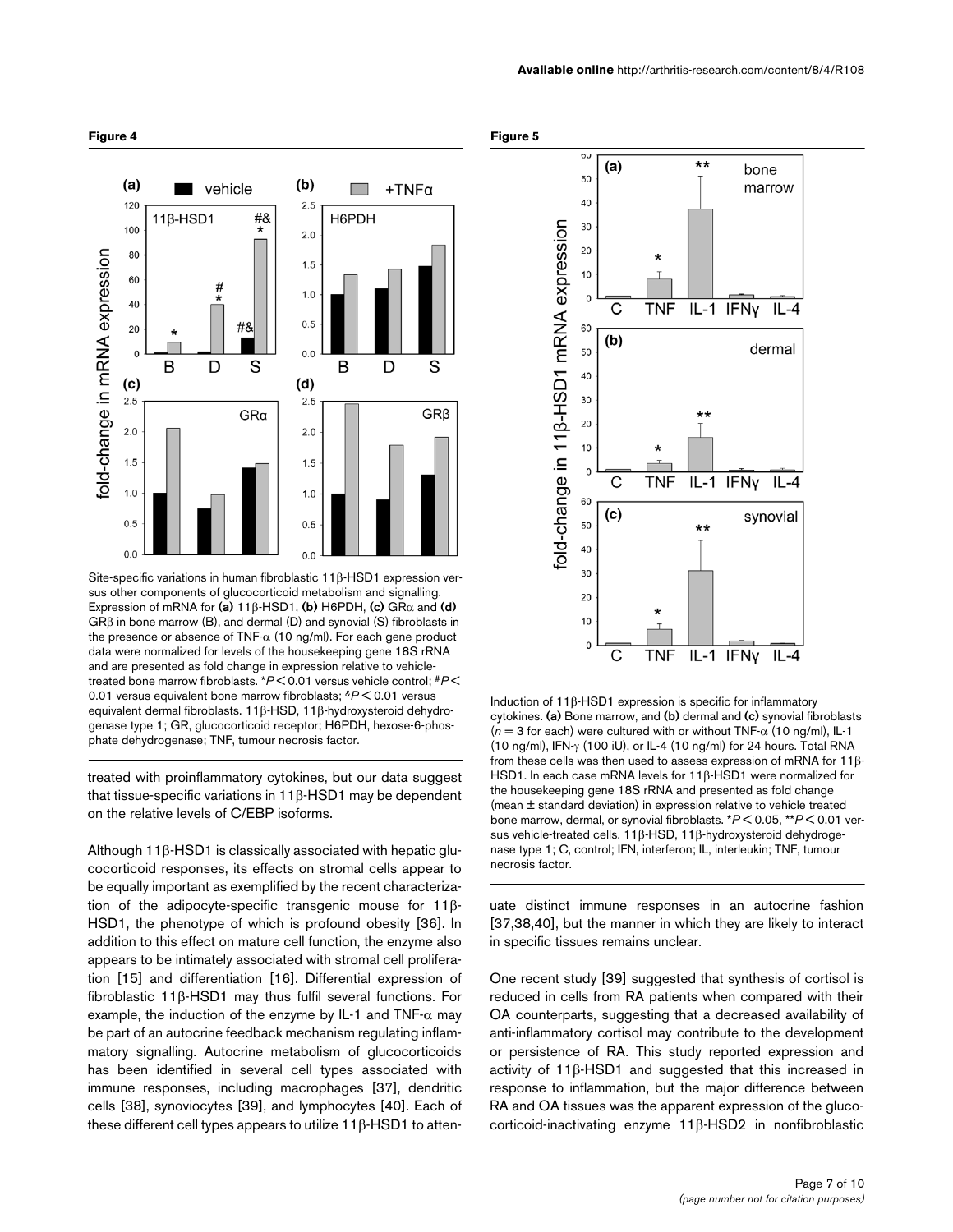



Expression of 11 $β$ -HSD1 in fibroblasts correlates with C/EBP $α$  and C/ EBPβ. **(a)** Correlation between ∆Ct values for C/EBPα and C/EBPβ with ∆Ct values for 11β-HSD1 in all fibroblast populations. **(b)** Fold change in C/EBP expression in bone marrow and synovial fibroblasts relative to dermal fibroblasts (mean ± standard deviation). \**P* < 0.01 versus dermal and bone marrow fibroblasts (statistical analysis carried out on ∆Ct values). C/EBP = CCAAT/enhancer binding protein; Ct = the cycle number at which logarithmic PCR plots cross a calculated threshold line;  $11β$ -HSD =  $11β$ -hydroxysteroid dehydrogenase.

cells. Although the nature and origin of the 11β-HSD2 expressing cells in RA is clearly of importance, it still appears that the normal response of synovial fibroblasts is to generate active glucocorticoids.

Exogenous glucocorticoids have a dramatic effect on synovial inflammation but their use is limited by systemic side effects. The data presented here indicate that there is an endogenous local counterpart that may play an important role in regulating synovial inflammation. It is possible that this system is needed to counteract endogenous inflammatory regulators (such as macrophage migration inhibitory factor [41]) that are more highly expressed in synovium than in other tissues. It is also possible that impairment of local glucocorticoid generation will

adversely affect the inflammatory response within the joint. Although we saw no difference in the capacity of synovial fibroblasts from patients with RA or OA to generate active glucocorticoids, it is possible that variations in the timing of this response may contribute to the pathogenesis or severity of inflammatory arthritis. For example, local metabolism of prednisone/prednisolone may partly explain the early dramatic response to therapy that occurs as a result of increased generation of active glucocorticoids in affected tissues. Future studies of 11β-HSD1 *in vivo* will help to clarify its importance for the resolution, persistence and treatment of inflammation.

#### **Conclusion**

Stromal cells play a pivotal role in normal, physiological inflammation and persistent inflammatory disease by expressing factors such as cytokines and chemokines that define local immune responses. We postulate that endogenous activation of glucocorticoids via the enzyme 11β-HSD1 is another important component of stromal cell function by providing an autocrine mechanism for the localized regulation of inflammation. Stromal cell 11β-HSD1 may also play a key role in responses to therapeutic glucocorticoids by increasing their concentration in a tissue-specific manner.

#### **Competing interests**

The authors declare that they have no competing interests.

#### **Authors' contributions**

RSH cultured cells, extracted and analyzed RNA, and carried out enzyme activity studies. AF derived initial primary cultures. MSC developed initial hypothesis and co-wrote. GP derived initial primary cultures of fibroblasts. KR helped in the generation of cell lines and analyzed data. DLH carried out immunohistochemical analyses. EHR organized ELISA analyses. PMS developed initial hypothesis. CDB developed initial hypothesis, supervised collection of tissue and generation of cells, and co-wrote. MH developed initial hypothesis, supervised all cell analyses and co-wrote. All authors read and approved the final manuscript.

#### **Acknowledgements**

Studies were funded by the Medical Research Council and the Arthritis Research Campaign. We would like to thank Dr Andrew Thomas at the Royal Orthopedic Hospital, Birmingham, UK for his help in organizing the collection of tissue biopsies.

#### **References**

- 1. Rhen T, Cidlowski JA: **[Antiinflammatory action of glucocorti](http://www.ncbi.nlm.nih.gov/entrez/query.fcgi?cmd=Retrieve&db=PubMed&dopt=Abstract&list_uids=16236742)[coids – new mechanisms for old drugs.](http://www.ncbi.nlm.nih.gov/entrez/query.fcgi?cmd=Retrieve&db=PubMed&dopt=Abstract&list_uids=16236742)** *N Engl J Med* 2005, **353:**1711-1723.
- 2. Morand EF, Leech M: **[Hypothalamic-pituitary-adrenal axis reg](http://www.ncbi.nlm.nih.gov/entrez/query.fcgi?cmd=Retrieve&db=PubMed&dopt=Abstract&list_uids=11488987)[ulation of inflammation in rheumatoid arthritis.](http://www.ncbi.nlm.nih.gov/entrez/query.fcgi?cmd=Retrieve&db=PubMed&dopt=Abstract&list_uids=11488987)** *Immunol Cell Biol* 2001, **79:**395-399.
- 3. McKay LI, Cidlowski JA: **[Molecular control of immune/inflam](http://www.ncbi.nlm.nih.gov/entrez/query.fcgi?cmd=Retrieve&db=PubMed&dopt=Abstract&list_uids=10453354)[matory responses: interactions between nuclear factor-kappa](http://www.ncbi.nlm.nih.gov/entrez/query.fcgi?cmd=Retrieve&db=PubMed&dopt=Abstract&list_uids=10453354) [B and steroid receptor-signaling pathways.](http://www.ncbi.nlm.nih.gov/entrez/query.fcgi?cmd=Retrieve&db=PubMed&dopt=Abstract&list_uids=10453354)** *Endocr Rev* 1999, **20:**435-459.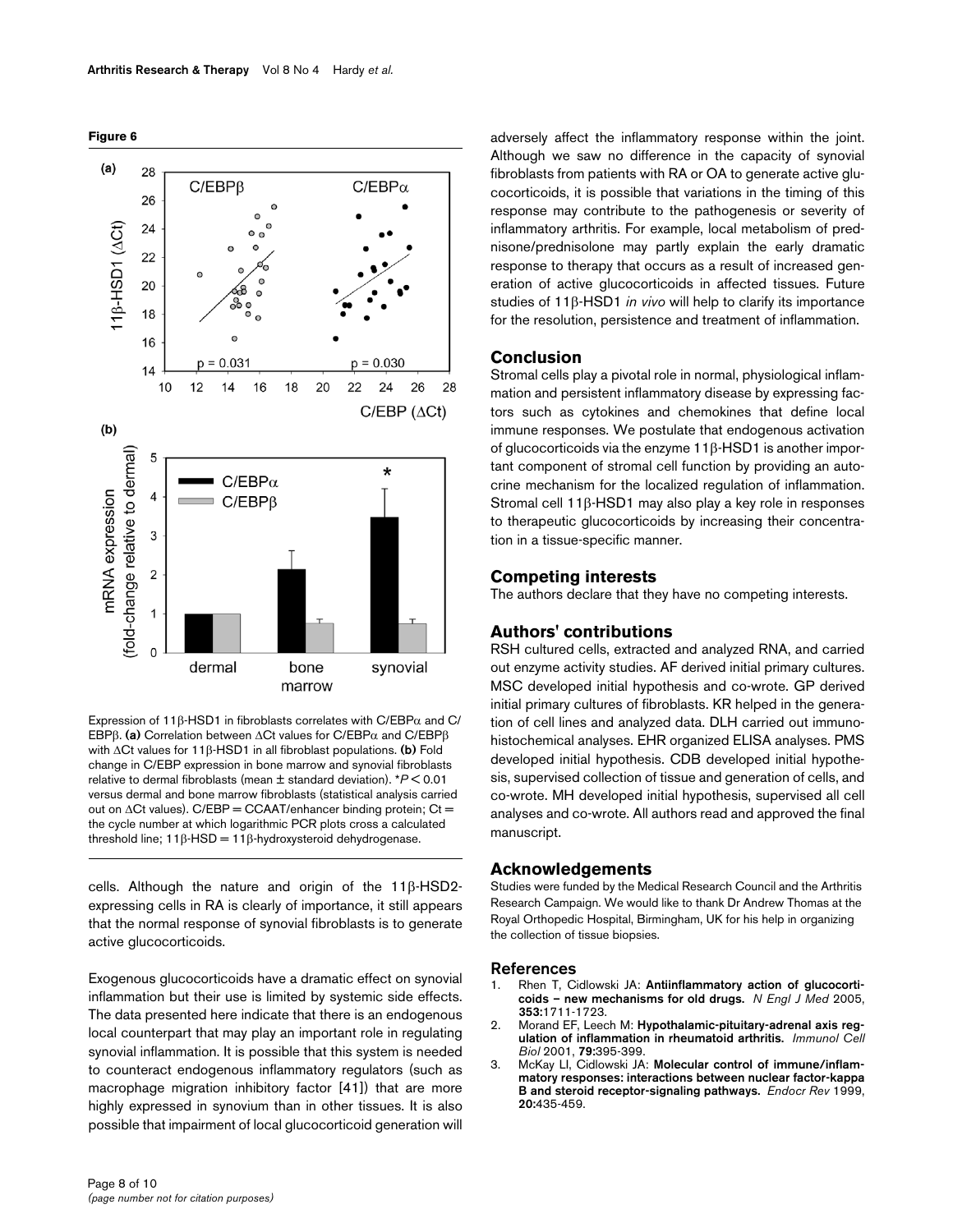- 4. Yudt MR, Cidlowski JA: **[The glucocorticoid receptor: coding a](http://www.ncbi.nlm.nih.gov/entrez/query.fcgi?cmd=Retrieve&db=PubMed&dopt=Abstract&list_uids=12145329) [diversity of proteins and responses through a single gene.](http://www.ncbi.nlm.nih.gov/entrez/query.fcgi?cmd=Retrieve&db=PubMed&dopt=Abstract&list_uids=12145329)** *Mol Endocrinol* 2002, **16:**1719-1726.
- 5. Tomlinson JW, Walker EA, Bujalska IJ, Draper N, Lavery GG, Cooper MS, Hewison M, Stewart PM: **[11beta-hydroxysteroid](http://www.ncbi.nlm.nih.gov/entrez/query.fcgi?cmd=Retrieve&db=PubMed&dopt=Abstract&list_uids=15466942) [dehydrogenase type 1: a tissue-specific regulator of glucocor](http://www.ncbi.nlm.nih.gov/entrez/query.fcgi?cmd=Retrieve&db=PubMed&dopt=Abstract&list_uids=15466942)[ticoid response.](http://www.ncbi.nlm.nih.gov/entrez/query.fcgi?cmd=Retrieve&db=PubMed&dopt=Abstract&list_uids=15466942)** *Endocr Rev* 2004, **25:**831-866.
- 6. Seckl JR, Walker BR: **[Minireview: 11beta-hydroxysteroid dehy](http://www.ncbi.nlm.nih.gov/entrez/query.fcgi?cmd=Retrieve&db=PubMed&dopt=Abstract&list_uids=11250914)[drogenase type 1 – a tissue-specific amplifier of glucocorti](http://www.ncbi.nlm.nih.gov/entrez/query.fcgi?cmd=Retrieve&db=PubMed&dopt=Abstract&list_uids=11250914)[coid action.](http://www.ncbi.nlm.nih.gov/entrez/query.fcgi?cmd=Retrieve&db=PubMed&dopt=Abstract&list_uids=11250914)** *Endocrinology* 2001, **142:**1371-1376.
- 7. Bujalska IJ, Draper N, Michailidou Z, Tomlinson JW, White PC, Chapman KE, Walker EA, Stewart PM: **[Hexose-6-phosphate](http://www.ncbi.nlm.nih.gov/entrez/query.fcgi?cmd=Retrieve&db=PubMed&dopt=Abstract&list_uids=15956339) [dehydrogenase confers oxo-reductase activity upon 11 beta](http://www.ncbi.nlm.nih.gov/entrez/query.fcgi?cmd=Retrieve&db=PubMed&dopt=Abstract&list_uids=15956339)[hydroxysteroid dehydrogenase type 1.](http://www.ncbi.nlm.nih.gov/entrez/query.fcgi?cmd=Retrieve&db=PubMed&dopt=Abstract&list_uids=15956339)** *J Mol Endocrinol* 2005, **34:**675-684.
- 8. Stewart PM, Toogood AA, Tomlinson JW: **[Growth hormone,](http://www.ncbi.nlm.nih.gov/entrez/query.fcgi?cmd=Retrieve&db=PubMed&dopt=Abstract&list_uids=11786677) [insulin-like growth factor-I and the cortisol-cortisone shuttle.](http://www.ncbi.nlm.nih.gov/entrez/query.fcgi?cmd=Retrieve&db=PubMed&dopt=Abstract&list_uids=11786677)** *Horm Res* 2001, **56(Suppl 1):**1-6.
- 9. Tomlinson JW, Stewart PM: **[The functional consequences of](http://www.ncbi.nlm.nih.gov/entrez/query.fcgi?cmd=Retrieve&db=PubMed&dopt=Abstract&list_uids=12660893) [11beta-hydroxysteroid dehydrogenase expression in adipose](http://www.ncbi.nlm.nih.gov/entrez/query.fcgi?cmd=Retrieve&db=PubMed&dopt=Abstract&list_uids=12660893) [tissue.](http://www.ncbi.nlm.nih.gov/entrez/query.fcgi?cmd=Retrieve&db=PubMed&dopt=Abstract&list_uids=12660893)** *Horm Metab Res* 2002, **34:**746-751.
- 10. Bujalska IJ, Walker EA, Tomlinson JW, Hewison M, Stewart PM: **[11Beta-hydroxysteroid dehydrogenase type 1 in differentiat](http://www.ncbi.nlm.nih.gov/entrez/query.fcgi?cmd=Retrieve&db=PubMed&dopt=Abstract&list_uids=12530648)ing omental human preadipocytes: from de-activation to gen[eration of cortisol.](http://www.ncbi.nlm.nih.gov/entrez/query.fcgi?cmd=Retrieve&db=PubMed&dopt=Abstract&list_uids=12530648)** *Endocr Res* 2002, **28:**449-461.
- 11. Cooper MS, Rabbitt EH, Goddard PE, Bartlett WA, Hewison M, Stewart PM: **[Osteoblastic 11beta-hydroxysteroid dehydroge](http://www.ncbi.nlm.nih.gov/entrez/query.fcgi?cmd=Retrieve&db=PubMed&dopt=Abstract&list_uids=12054173)[nase type 1 activity increases with age and glucocorticoid](http://www.ncbi.nlm.nih.gov/entrez/query.fcgi?cmd=Retrieve&db=PubMed&dopt=Abstract&list_uids=12054173) [exposure.](http://www.ncbi.nlm.nih.gov/entrez/query.fcgi?cmd=Retrieve&db=PubMed&dopt=Abstract&list_uids=12054173)** *J Bone Miner Res* 2002, **17:**979-986.
- 12. Mazancova K, Kopecky M, Miksik I, Pacha J: **[11beta-Hydroxyster](http://www.ncbi.nlm.nih.gov/entrez/query.fcgi?cmd=Retrieve&db=PubMed&dopt=Abstract&list_uids=15862976)[oid dehydrogenase in the heart of normotensive and hyper](http://www.ncbi.nlm.nih.gov/entrez/query.fcgi?cmd=Retrieve&db=PubMed&dopt=Abstract&list_uids=15862976)[tensive rats.](http://www.ncbi.nlm.nih.gov/entrez/query.fcgi?cmd=Retrieve&db=PubMed&dopt=Abstract&list_uids=15862976)** *J Steroid Biochem Mol Biol* 2005, **94:**273-277.
- 13. Hatakeyama H, Inaba S, Miyamori I: **[11beta-hydroxysteroid](http://www.ncbi.nlm.nih.gov/entrez/query.fcgi?cmd=Retrieve&db=PubMed&dopt=Abstract&list_uids=11213028) [dehydrogenase activity in human aortic smooth muscle cells.](http://www.ncbi.nlm.nih.gov/entrez/query.fcgi?cmd=Retrieve&db=PubMed&dopt=Abstract&list_uids=11213028)** *Hypertens Res* 2001, **24:**33-37.
- 14. Hatakeyama H, Inaba S, Takeda R, Miyamori I: **[11beta-hydroxys](http://www.ncbi.nlm.nih.gov/entrez/query.fcgi?cmd=Retrieve&db=PubMed&dopt=Abstract&list_uids=10760066)[teroid dehydrogenase in human vascular cells.](http://www.ncbi.nlm.nih.gov/entrez/query.fcgi?cmd=Retrieve&db=PubMed&dopt=Abstract&list_uids=10760066)** *Kidney Int* 2000, **57:**1352-1357.
- 15. Rabbitt EH, Lavery GG, Walker EA, Cooper MS, Stewart PM, Hewison M: **[Prereceptor regulation of glucocorticoid action by](http://www.ncbi.nlm.nih.gov/entrez/query.fcgi?cmd=Retrieve&db=PubMed&dopt=Abstract&list_uids=11772934) [11beta-hydroxysteroid dehydrogenase: a novel determinant](http://www.ncbi.nlm.nih.gov/entrez/query.fcgi?cmd=Retrieve&db=PubMed&dopt=Abstract&list_uids=11772934) [of cell proliferation.](http://www.ncbi.nlm.nih.gov/entrez/query.fcgi?cmd=Retrieve&db=PubMed&dopt=Abstract&list_uids=11772934)** *Faseb J* 2002, **16:**36-44.
- 16. Eijken M, Hewison M, Cooper MS, de Jong FH, Chiba H, Stewart PM, Uitterlinden AG, Pols HA, van Leeuwen JP: **[11beta-](http://www.ncbi.nlm.nih.gov/entrez/query.fcgi?cmd=Retrieve&db=PubMed&dopt=Abstract&list_uids=15591536)Hydroxysteroid dehydrogenase expression and glucocorti[coid synthesis are directed by a molecular switch during oste](http://www.ncbi.nlm.nih.gov/entrez/query.fcgi?cmd=Retrieve&db=PubMed&dopt=Abstract&list_uids=15591536)[oblast differentiation.](http://www.ncbi.nlm.nih.gov/entrez/query.fcgi?cmd=Retrieve&db=PubMed&dopt=Abstract&list_uids=15591536)** *Mol Endocrinol* 2005, **19:**621-631.
- 17. Abdallah BM, Beck-Nielsen H, Gaster M: **[Increased expression](http://www.ncbi.nlm.nih.gov/entrez/query.fcgi?cmd=Retrieve&db=PubMed&dopt=Abstract&list_uids=16178882) [of 11beta-hydroxysteroid dehydrogenase type 1 in type 2 dia](http://www.ncbi.nlm.nih.gov/entrez/query.fcgi?cmd=Retrieve&db=PubMed&dopt=Abstract&list_uids=16178882)[betic myotubes.](http://www.ncbi.nlm.nih.gov/entrez/query.fcgi?cmd=Retrieve&db=PubMed&dopt=Abstract&list_uids=16178882)** *Eur J Clin Invest* 2005, **35:**627-634.
- 18. Hermanowski-Vosatka A, Balkovec JM, Cheng K, Chen HY, Hernandez M, Koo GC, Le Grand CB, Li Z, Metzger JM, Mundt SS, *et al.*: **[11beta-HSD1 inhibition ameliorates metabolic syndrome](http://www.ncbi.nlm.nih.gov/entrez/query.fcgi?cmd=Retrieve&db=PubMed&dopt=Abstract&list_uids=16103409) [and prevents progression of atherosclerosis in mice.](http://www.ncbi.nlm.nih.gov/entrez/query.fcgi?cmd=Retrieve&db=PubMed&dopt=Abstract&list_uids=16103409)** *J Exp Med* 2005, **202:**517-527.
- 19. Brereton PS, van Driel RR, Suhaimi F, Koyama K, Dilley R, Krozowski Z: **[Light and electron microscopy localization of the](http://www.ncbi.nlm.nih.gov/entrez/query.fcgi?cmd=Retrieve&db=PubMed&dopt=Abstract&list_uids=11250946) [11beta-hydroxysteroid dehydrogenase type I enzyme in the](http://www.ncbi.nlm.nih.gov/entrez/query.fcgi?cmd=Retrieve&db=PubMed&dopt=Abstract&list_uids=11250946) [rat.](http://www.ncbi.nlm.nih.gov/entrez/query.fcgi?cmd=Retrieve&db=PubMed&dopt=Abstract&list_uids=11250946)** *Endocrinology* 2001, **142:**1644-1651.
- 20. Sun K, Myatt L: **[Enhancement of glucocorticoid-induced](http://www.ncbi.nlm.nih.gov/entrez/query.fcgi?cmd=Retrieve&db=PubMed&dopt=Abstract&list_uids=12960005) [11beta-hydroxysteroid dehydrogenase type 1 expression by](http://www.ncbi.nlm.nih.gov/entrez/query.fcgi?cmd=Retrieve&db=PubMed&dopt=Abstract&list_uids=12960005) proinflammatory cytokines in cultured human amnion fibrob[lasts.](http://www.ncbi.nlm.nih.gov/entrez/query.fcgi?cmd=Retrieve&db=PubMed&dopt=Abstract&list_uids=12960005)** *Endocrinology* 2003, **144:**5568-5577.
- 21. Jessen BA, Stevens GJ: **[Expression profiling during adipocyte](http://www.ncbi.nlm.nih.gov/entrez/query.fcgi?cmd=Retrieve&db=PubMed&dopt=Abstract&list_uids=12459256) [differentiation of 3T3-L1 fibroblasts.](http://www.ncbi.nlm.nih.gov/entrez/query.fcgi?cmd=Retrieve&db=PubMed&dopt=Abstract&list_uids=12459256)** *Gene* 2002, **299:**95-100.
- 22. Tomlinson JW, Sinha B, Bujalska I, Hewison M, Stewart PM: **[Expression of 11beta-hydroxysteroid dehydrogenase type 1 in](http://www.ncbi.nlm.nih.gov/entrez/query.fcgi?cmd=Retrieve&db=PubMed&dopt=Abstract&list_uids=12466364) [adipose tissue is not increased in human obesity.](http://www.ncbi.nlm.nih.gov/entrez/query.fcgi?cmd=Retrieve&db=PubMed&dopt=Abstract&list_uids=12466364)** *J Clin Endocrinol Metab* 2002, **87:**5630-5635.
- 23. Lally F, Smith E, Filer A, Stone MA, Shaw JS, Nash GB, Buckley CD, Ed Rainger G: **[A novel mechanism of neutrophil recruit](http://www.ncbi.nlm.nih.gov/entrez/query.fcgi?cmd=Retrieve&db=PubMed&dopt=Abstract&list_uids=16255036)[ment in a coculture model of the rheumatoid synovium.](http://www.ncbi.nlm.nih.gov/entrez/query.fcgi?cmd=Retrieve&db=PubMed&dopt=Abstract&list_uids=16255036)** *Arthritis Rheum* 2005, **52:**3460-3469.
- 24. Burman A, Haworth O, Hardie DL, Amft EN, Siewert C, Jackson DG, Salmon M, Buckley CD: **[A chemokine-dependent stromal](http://www.ncbi.nlm.nih.gov/entrez/query.fcgi?cmd=Retrieve&db=PubMed&dopt=Abstract&list_uids=15661933) [induction mechanism for aberrant lymphocyte accumulation](http://www.ncbi.nlm.nih.gov/entrez/query.fcgi?cmd=Retrieve&db=PubMed&dopt=Abstract&list_uids=15661933)**

**[and compromised lymphatic return in rheumatoid arthritis.](http://www.ncbi.nlm.nih.gov/entrez/query.fcgi?cmd=Retrieve&db=PubMed&dopt=Abstract&list_uids=15661933)** *J Immunol* 2005, **174:**1693-1700.

- 25. Bujalska IJ, Kumar S, Hewison M, Stewart PM: **[Differentiation of](http://www.ncbi.nlm.nih.gov/entrez/query.fcgi?cmd=Retrieve&db=PubMed&dopt=Abstract&list_uids=10385414) [adipose stromal cells: the roles of glucocorticoids and 11beta](http://www.ncbi.nlm.nih.gov/entrez/query.fcgi?cmd=Retrieve&db=PubMed&dopt=Abstract&list_uids=10385414)[hydroxysteroid dehydrogenase.](http://www.ncbi.nlm.nih.gov/entrez/query.fcgi?cmd=Retrieve&db=PubMed&dopt=Abstract&list_uids=10385414)** *Endocrinology* 1999, **140:**3188-3196.
- 26. Williams LJ, Lyons V, MacLeod I, Rajan V, Darlington GJ, Poli V, Seckl JR, Chapman KE: **[C/EBP regulates hepatic transcription](http://www.ncbi.nlm.nih.gov/entrez/query.fcgi?cmd=Retrieve&db=PubMed&dopt=Abstract&list_uids=10906322) [of 11beta-hydroxysteroid dehydrogenase type 1. A novel](http://www.ncbi.nlm.nih.gov/entrez/query.fcgi?cmd=Retrieve&db=PubMed&dopt=Abstract&list_uids=10906322) mechanism for cross-talk between the C/EBP and glucocorti[coid signaling pathways.](http://www.ncbi.nlm.nih.gov/entrez/query.fcgi?cmd=Retrieve&db=PubMed&dopt=Abstract&list_uids=10906322)** *J Biol Chem* 2000, **275:**30232-30239.
- Smith RE, Hogaboam CM, Strieter RM, Lukacs NW, Kunkel SL: **Cell-to-cell and cell-to-matrix interactions mediate chemokine [expression: an important component of the inflammatory](http://www.ncbi.nlm.nih.gov/entrez/query.fcgi?cmd=Retrieve&db=PubMed&dopt=Abstract&list_uids=9365116) [lesion.](http://www.ncbi.nlm.nih.gov/entrez/query.fcgi?cmd=Retrieve&db=PubMed&dopt=Abstract&list_uids=9365116)** *J Leukoc Biol* 1997, **62:**612-619.
- Jordana M, Sarnstrand B, Sime PJ, Ramis I: [Immune-inflamma](http://www.ncbi.nlm.nih.gov/entrez/query.fcgi?cmd=Retrieve&db=PubMed&dopt=Abstract&list_uids=7713206)**[tory functions of fibroblasts.](http://www.ncbi.nlm.nih.gov/entrez/query.fcgi?cmd=Retrieve&db=PubMed&dopt=Abstract&list_uids=7713206)** *Eur Respir J* 1994, **7:**2212-2222.
- 29. Bradfield PF, Amft N, Vernon-Wilson E, Exley AE, Parsonage G, Rainger GE, Nash GB, Thomas AM, Simmons DL, Salmon M, Buckley CD: **[Rheumatoid fibroblast-like synoviocytes overex](http://www.ncbi.nlm.nih.gov/entrez/query.fcgi?cmd=Retrieve&db=PubMed&dopt=Abstract&list_uids=13130466)press the chemokine stromal cell-derived factor 1 (CXCL12), [which supports distinct patterns and rates of CD4+ and CD8+](http://www.ncbi.nlm.nih.gov/entrez/query.fcgi?cmd=Retrieve&db=PubMed&dopt=Abstract&list_uids=13130466) [T cell migration within synovial tissue.](http://www.ncbi.nlm.nih.gov/entrez/query.fcgi?cmd=Retrieve&db=PubMed&dopt=Abstract&list_uids=13130466)** *Arthritis Rheum* 2003, **48:**2472-2482.
- 30. Buckley CD, Filer A, Haworth O, Parsonage G, Salmon M: **[Defin](http://www.ncbi.nlm.nih.gov/entrez/query.fcgi?cmd=Retrieve&db=PubMed&dopt=Abstract&list_uids=15479882)[ing a role for fibroblasts in the persistence of chronic inflam](http://www.ncbi.nlm.nih.gov/entrez/query.fcgi?cmd=Retrieve&db=PubMed&dopt=Abstract&list_uids=15479882)[matory joint disease.](http://www.ncbi.nlm.nih.gov/entrez/query.fcgi?cmd=Retrieve&db=PubMed&dopt=Abstract&list_uids=15479882)** *Ann Rheum Dis* 2004, **63(Suppl 2):**ii92-ii95.
- 31. Parsonage G, Falciani F, Burman A, Filer A, Ross E, Bofill M, Martin S, Salmon M, Buckley CD: **[Global gene expression profiles in](http://www.ncbi.nlm.nih.gov/entrez/query.fcgi?cmd=Retrieve&db=PubMed&dopt=Abstract&list_uids=14515190) [fibroblasts from synovial, skin and lymphoid tissue reveals](http://www.ncbi.nlm.nih.gov/entrez/query.fcgi?cmd=Retrieve&db=PubMed&dopt=Abstract&list_uids=14515190) [distinct cytokine and chemokine expression patterns.](http://www.ncbi.nlm.nih.gov/entrez/query.fcgi?cmd=Retrieve&db=PubMed&dopt=Abstract&list_uids=14515190)** *Thromb Haemost* 2003, **90:**688-697.
- Tomlinson JW, Moore J, Cooper MS, Bujalska I, Shahmanesh M, Burt C, Strain A, Hewison M, Stewart PM: **[Regulation of expres](http://www.ncbi.nlm.nih.gov/entrez/query.fcgi?cmd=Retrieve&db=PubMed&dopt=Abstract&list_uids=11316764)sion of 11beta-hydroxysteroid dehydrogenase type 1 in adi[pose tissue: tissue-specific induction by cytokines.](http://www.ncbi.nlm.nih.gov/entrez/query.fcgi?cmd=Retrieve&db=PubMed&dopt=Abstract&list_uids=11316764)** *Endocrinology* 2001, **142:**1982-1989.
- 33. Cooper MS, Bujalska I, Rabbitt E, Walker EA, Bland R, Sheppard MC, Hewison M, Stewart PM: **[Modulation of 11beta-hydroxys](http://www.ncbi.nlm.nih.gov/entrez/query.fcgi?cmd=Retrieve&db=PubMed&dopt=Abstract&list_uids=11393780)[teroid dehydrogenase isozymes by proinflammatory](http://www.ncbi.nlm.nih.gov/entrez/query.fcgi?cmd=Retrieve&db=PubMed&dopt=Abstract&list_uids=11393780) cytokines in osteoblasts: an autocrine switch from glucocorti[coid inactivation to activation.](http://www.ncbi.nlm.nih.gov/entrez/query.fcgi?cmd=Retrieve&db=PubMed&dopt=Abstract&list_uids=11393780)** *J Bone Miner Res* 2001, **16:**1037-1044.
- Kasperkovitz PV, Timmer TC, Smeets TJ, Verbeet NL, Tak PP, van Baarsen LG, Baltus B, Huizinga TW, Pieterman E, Fero M, *et al.*: **[Fibroblast-like synoviocytes derived from patients with rheu](http://www.ncbi.nlm.nih.gov/entrez/query.fcgi?cmd=Retrieve&db=PubMed&dopt=Abstract&list_uids=15692990)matoid arthritis show the imprint of synovial tissue heterogeneity: evidence of a link between an increased myofibroblast**[like phenotype and high-inflammation synovitis.](http://www.ncbi.nlm.nih.gov/entrez/query.fcgi?cmd=Retrieve&db=PubMed&dopt=Abstract&list_uids=15692990) *Rheum* 2005, **52:**430-441.
- 35. Georganas C, Liu H, Perlman H, Hoffmann A, Thimmapaya B, Pope RM: **[Regulation of IL-6 and IL-8 expression in rheumatoid](http://www.ncbi.nlm.nih.gov/entrez/query.fcgi?cmd=Retrieve&db=PubMed&dopt=Abstract&list_uids=11120852) [arthritis synovial fibroblasts: the dominant role for NF-kappa B](http://www.ncbi.nlm.nih.gov/entrez/query.fcgi?cmd=Retrieve&db=PubMed&dopt=Abstract&list_uids=11120852) [but not C/EBP beta or c-Jun.](http://www.ncbi.nlm.nih.gov/entrez/query.fcgi?cmd=Retrieve&db=PubMed&dopt=Abstract&list_uids=11120852)** *J Immunol* 2000, **165:**7199-7206.
- 36. Masuzaki H, Paterson J, Shinyama H, Morton NM, Mullins JJ, Seckl JR, Flier JS: **[A transgenic model of visceral obesity and the met](http://www.ncbi.nlm.nih.gov/entrez/query.fcgi?cmd=Retrieve&db=PubMed&dopt=Abstract&list_uids=11739957)[abolic syndrome.](http://www.ncbi.nlm.nih.gov/entrez/query.fcgi?cmd=Retrieve&db=PubMed&dopt=Abstract&list_uids=11739957)** *Science* 2001, **294:**2166-2170.
- 37. Thieringer R, Le Grand CB, Carbin L, Cai TQ, Wong B, Wright SD, Hermanowski-Vosatka A: **[11 Beta-hydroxysteroid dehydroge](http://www.ncbi.nlm.nih.gov/entrez/query.fcgi?cmd=Retrieve&db=PubMed&dopt=Abstract&list_uids=11418628)[nase type 1 is induced in human monocytes upon differentia](http://www.ncbi.nlm.nih.gov/entrez/query.fcgi?cmd=Retrieve&db=PubMed&dopt=Abstract&list_uids=11418628)[tion to macrophages.](http://www.ncbi.nlm.nih.gov/entrez/query.fcgi?cmd=Retrieve&db=PubMed&dopt=Abstract&list_uids=11418628)** *J Immunol* 2001, **167:**30-35.
- 38. Freeman L, Hewison M, Hughes SV, Evans KN, Hardie D, Means TK, Chakraverty R: **[Expression of 11beta-hydroxysteroid dehy](http://www.ncbi.nlm.nih.gov/entrez/query.fcgi?cmd=Retrieve&db=PubMed&dopt=Abstract&list_uids=15941907)[drogenase type 1 permits regulation of glucocorticoid bioa](http://www.ncbi.nlm.nih.gov/entrez/query.fcgi?cmd=Retrieve&db=PubMed&dopt=Abstract&list_uids=15941907)[vailability by human dendritic cells.](http://www.ncbi.nlm.nih.gov/entrez/query.fcgi?cmd=Retrieve&db=PubMed&dopt=Abstract&list_uids=15941907)** *Blood* 2005, **106:**2042-2049.
- Schmidt M, Weidler C, Naumann H, Anders S, Scholmerich J, Straub RH: **[Reduced capacity for the reactivation of glucocor](http://www.ncbi.nlm.nih.gov/entrez/query.fcgi?cmd=Retrieve&db=PubMed&dopt=Abstract&list_uids=15934114)[ticoids in rheumatoid arthritis synovial cells: possible role of](http://www.ncbi.nlm.nih.gov/entrez/query.fcgi?cmd=Retrieve&db=PubMed&dopt=Abstract&list_uids=15934114) [the sympathetic nervous system?](http://www.ncbi.nlm.nih.gov/entrez/query.fcgi?cmd=Retrieve&db=PubMed&dopt=Abstract&list_uids=15934114)** *Arthritis Rheum* 2005, **52:**1711-1720.
- 40. Zhang TY, Ding X, Daynes RA: **[The expression of 11 beta](http://www.ncbi.nlm.nih.gov/entrez/query.fcgi?cmd=Retrieve&db=PubMed&dopt=Abstract&list_uids=15634910)hydroxysteroid dehydrogenase type I by lymphocytes pro[vides a novel means for intracrine regulation of glucocorticoid](http://www.ncbi.nlm.nih.gov/entrez/query.fcgi?cmd=Retrieve&db=PubMed&dopt=Abstract&list_uids=15634910) [activities.](http://www.ncbi.nlm.nih.gov/entrez/query.fcgi?cmd=Retrieve&db=PubMed&dopt=Abstract&list_uids=15634910)** *J Immunol* 2005, **174:**879-889.